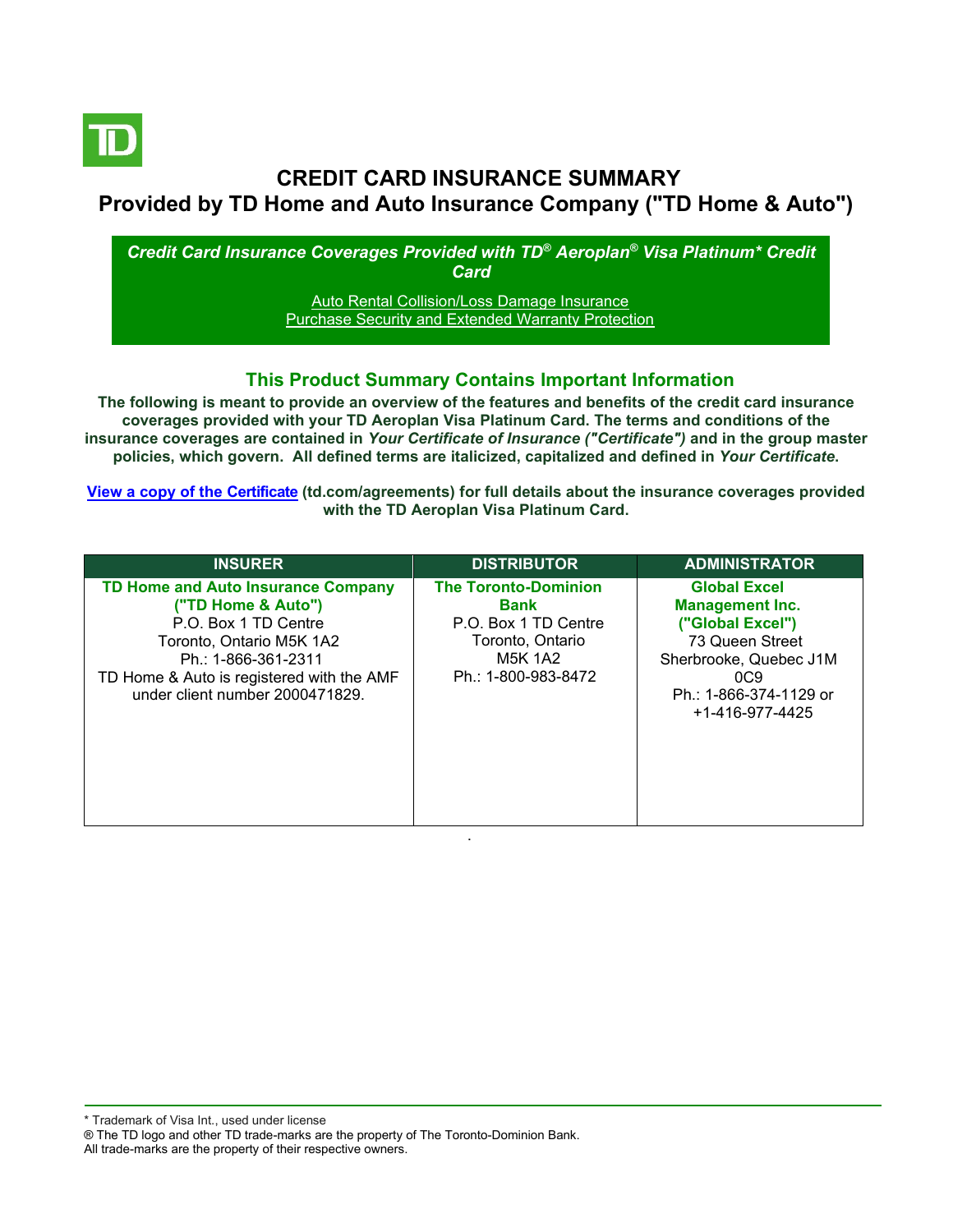

## **General Information You Need to Know**

The following is applicable to **all insurance coverages** provided with the TD Aeroplan Visa Platinum Card, unless otherwise specified*:*



**Complaint Handling:** For information about our complaint processing policy and where a complaint may be filed, please visit our Customer Service & Problem Resolution page at: **<https://www.tdinsurance.com/customer-service/problem-resolution>**.



**Misrepresentation:** *You* must be accurate and complete in *Your* dealings with the *Insurer* at all times. The *Insurer* will not pay a claim if *You*, any person insured under *Your Certificate* or anyone acting on *Your* behalf makes a misrepresentation, attempts to deceive or mislead the *Insurer*, or makes a fraudulent, false or exaggerated statement or claim.



**Cancellation:** Insurance coverages are considered canceled on the date the credit card account is closed. If, at any time, *You* don't want these insurance coverages, *You* can decide not to use them or contact *Your* credit card provider to apply for a different credit card with alternative insurance coverages.



**Cost:** Your TD Aeroplan Visa Platinum Card has an annual fee charged by your credit card provider. No additional fee will be charged for the insurance coverages provided with the TD Aeroplan Visa Platinum Card.



**Claims:** *You* must report *Your* claim to *Our Administrator* by calling 1-866-374-1129 no later than the following time limits after the date the covered event(s) occurred:

- **Auto Rental Collision/Loss Damage Insurance** 
	- o 48 hours; refer to section 4 "Description of Insurance" for full details
	- **Purchase Security and Extended Warranty Protection**
		- o 90 days; refer to section 6 "How To Submit A Claim" for full details.

Once *We* have approved the claim, *We* will notify *You* and payment will be made within 60 days. If the claim has been denied, *We* will inform *You* of the claim denial reasons within 60 days. *You* can appeal the decision by submitting new information to *Our Administrator*. For complete details, please see the applicable claims section (as listed above) in *Your Certificate.*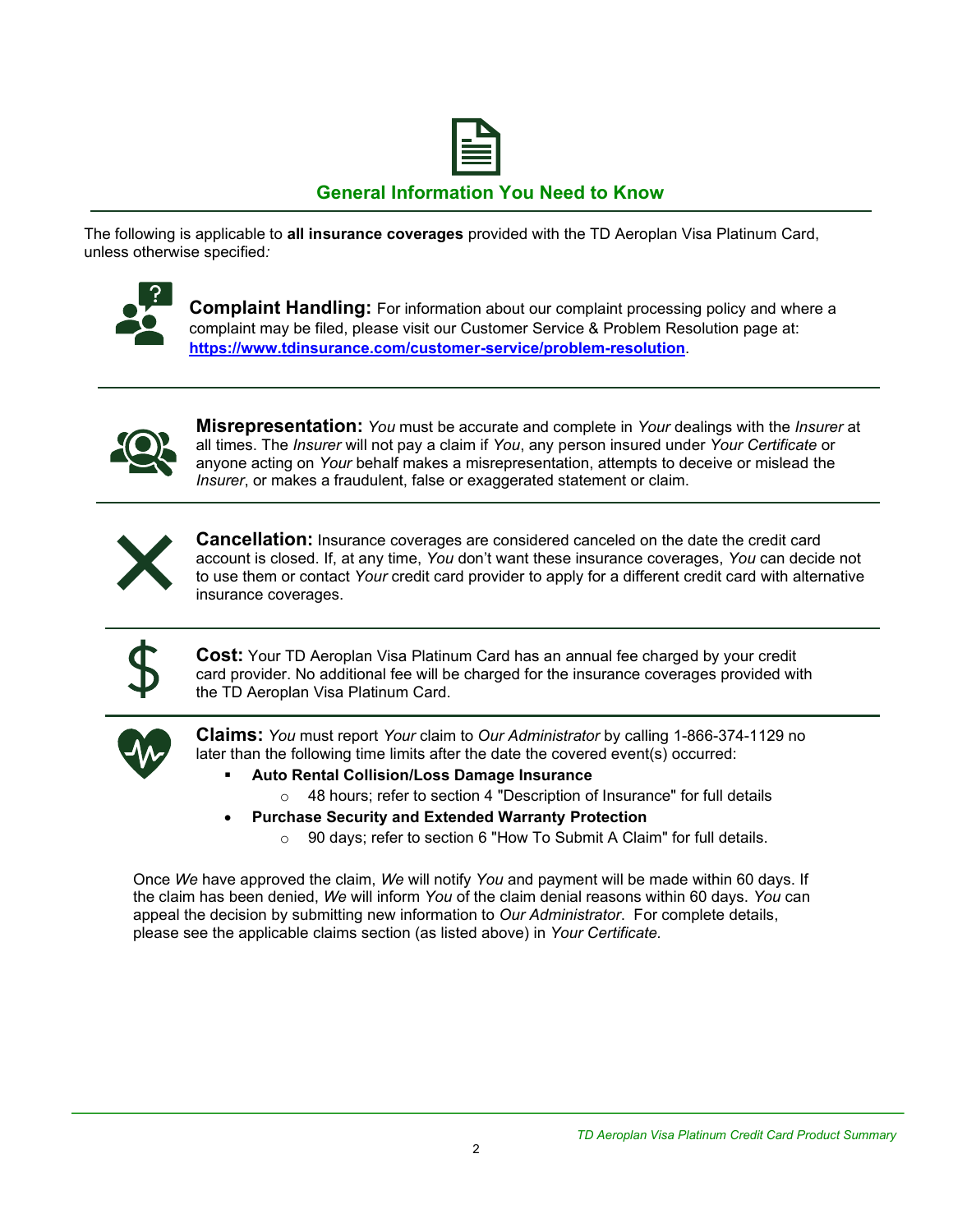# **General Information You Need to Know**

| Eligibility:                                                                  |                                                                                                                                                    |                                                                                                                                                                                                                                                                                                             |
|-------------------------------------------------------------------------------|----------------------------------------------------------------------------------------------------------------------------------------------------|-------------------------------------------------------------------------------------------------------------------------------------------------------------------------------------------------------------------------------------------------------------------------------------------------------------|
| <b>Benefit</b>                                                                | <b>Who is Eligible</b>                                                                                                                             | <b>Additional Eligibility Requirements</b>                                                                                                                                                                                                                                                                  |
| <b>Auto Rental Collision/Loss</b><br>Damage Insurance                         | <b>Primary Cardholder or</b><br>Additional Cardholder who<br>presents themself in person at<br>the Rental Agency and signs<br>the rental contract. | The Cardholder must decline<br>the Rental Agency's CDW or<br>its equivalent<br>The Cardholder takes<br>possession of the rental<br>vehicle and complies with<br>the terms of the rental<br>vehicle policy<br>The Cardholder must be a<br>resident of Canada<br>The credit card must be in<br>good standing. |
| <b>Purchase Security and</b><br><b>Extended Warranty</b><br><b>Protection</b> | <b>Primary Cardholder</b><br><b>Additional Cardholder</b>                                                                                          | Purchase(s) made by the<br>a.<br><b>Account Holder(s)</b><br>(Exclusions Apply).<br>The credit card must be in<br>good standing; and<br>The Account Holder must be<br>a resident of Canada.                                                                                                                 |

**Note:** For full details, please see the "Eligibility" section and/or the definition of "*Insured Person*" in each *Certificate*.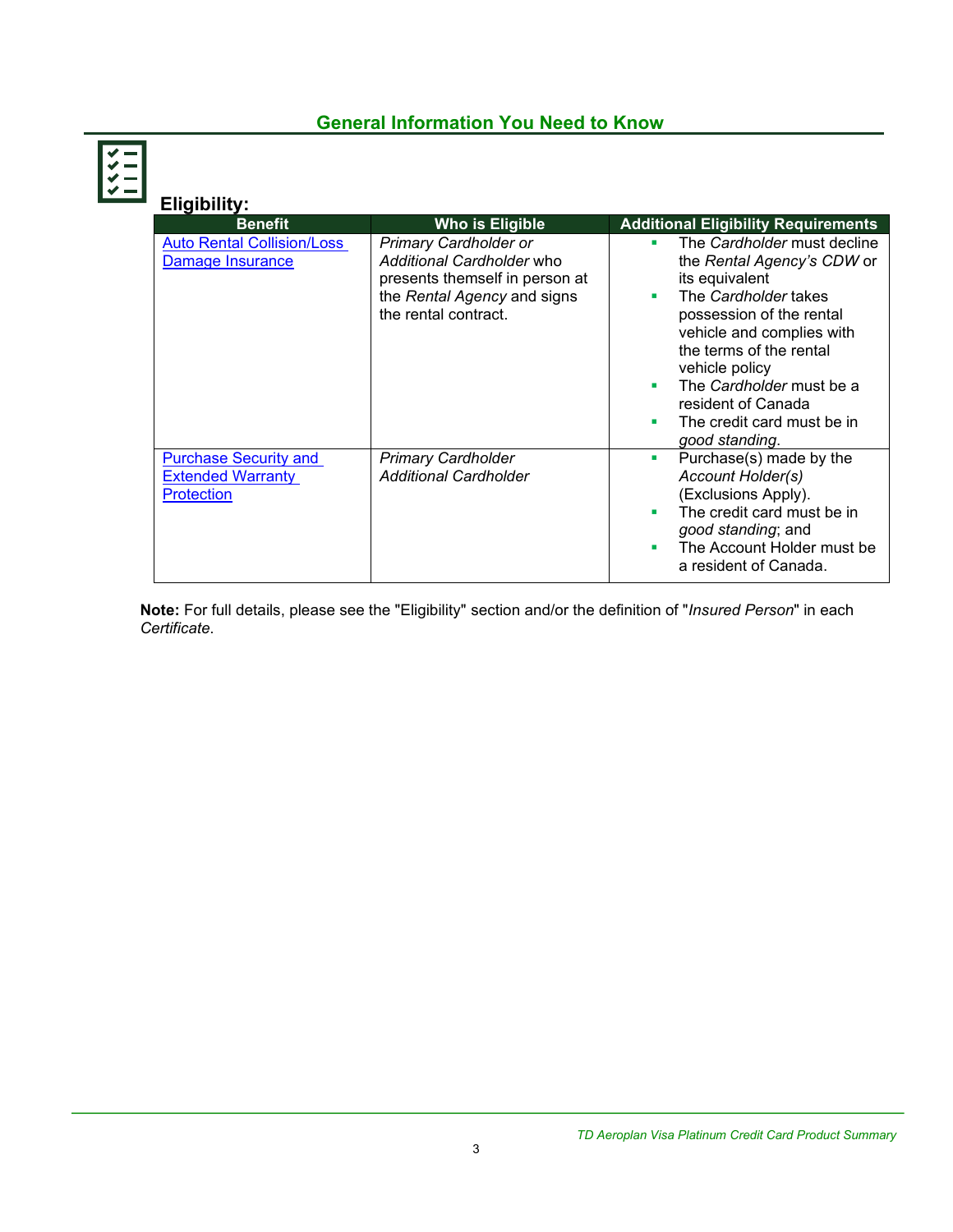<span id="page-3-0"></span>

# **Auto Rental Collision/Loss Damage Insurance**

*Issued by TD Home & Auto under Group Policy Number TDV092010 (the "Policy") to The Toronto-Dominion Bank (the "Policyholder"). Global Excel provides Claims and Assistance services under the Group Policy.*

## **What is included in this coverage?**

Auto Rental Collision/Loss Damage Insurance provides replacement and/or repair coverage for a rental vehicle.

## **What are the benefits?**

| <b>Benefit</b>        | <b>Maximum Benefit Payable</b>                                      |  |  |
|-----------------------|---------------------------------------------------------------------|--|--|
| <b>Auto Rental</b>    | Coverage for up to 48 consecutive days for loss, damage or theft of |  |  |
| <b>Collision/Loss</b> | an eligible rental vehicle (MSRP of rental vehicle cannot exceed    |  |  |
| Damage Insurance      | \$65,000                                                            |  |  |

**Note:** The rental agency's Collision Damage Waiver must be declined and the full cost of the rental vehicle must be paid for using your TD Credit Card.

## **What are the limitations and exclusions?**

This insurance contains limitations and exclusions. For example, the following vehicles will not be covered:

- Van/cargo vans
- **■** Truck/pickup truck
- Off road vehicle
- Motorcycle
- **Exotic vehicles (e.g. Aston Martin, Lotus, etc.)**
- Antique vehicles

Additionally, coverage will not be provided with loss arising from:

- **Third Party Liability**
- **•** Personal Injury
- **•** Driving the rental vehicle while intoxicated
- Dishonest, fraudulent, or criminal act being committed by the *Insured person*
- Wear and tear of the rental vehicle
- **•** Operation of the rental vehicle in violation of the terms of the rental agreement

For complete details, please see section 5 "Limitations and Exclusions" in *Your Certificate.*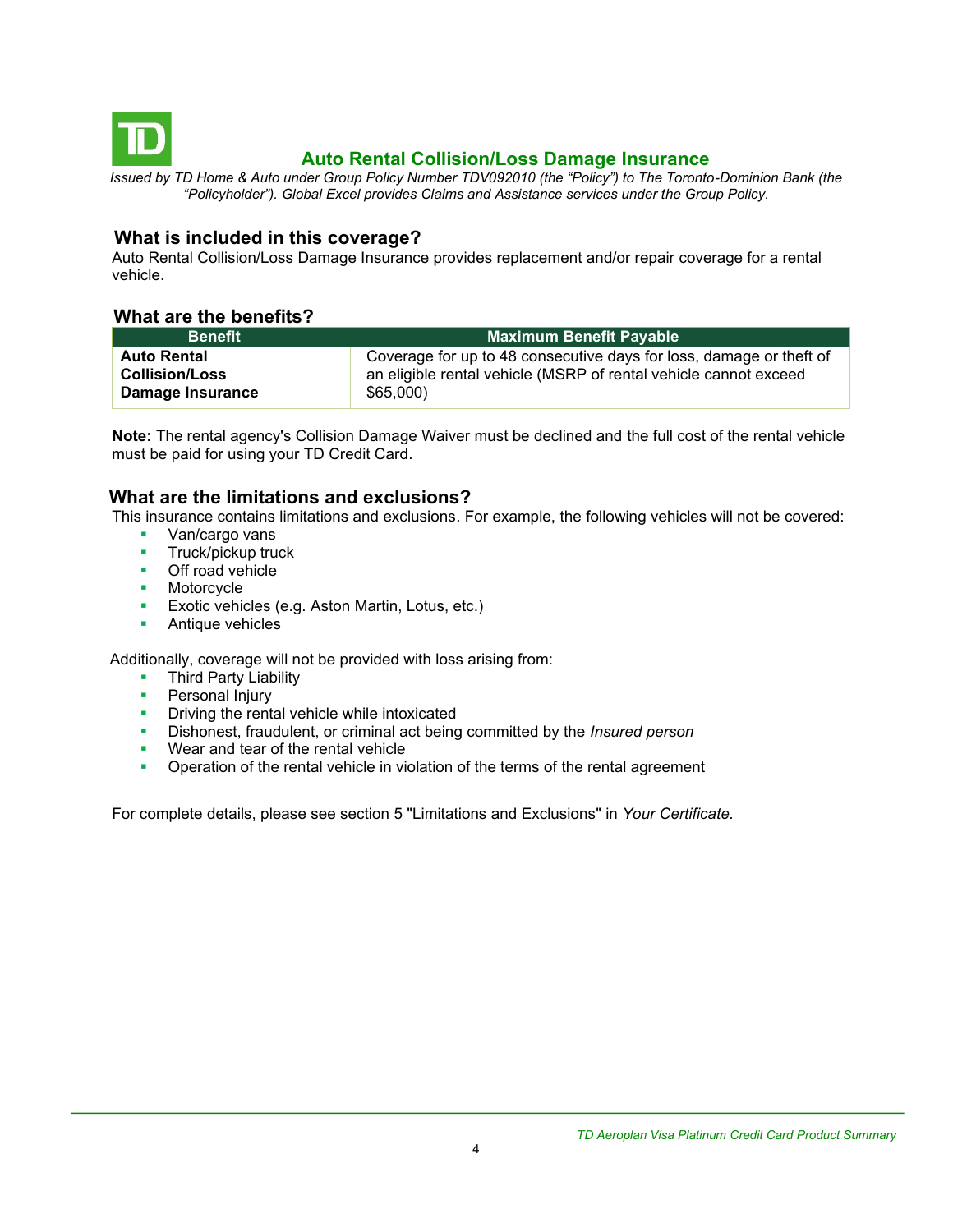<span id="page-4-0"></span>

# **Purchase Security and Extended Warranty Protection**

*Issued by TD Home & Auto under Group Policy Number TDVP112008 (the "Policy") to The Toronto-Dominion Bank (the "Policyholder"). Global Excel provides Claims and Assistance services under the Group Policy.*

### **What is included in this coverage?**

**Purchase Security** provides coverage for *Insured Items* purchased with the TD Aeroplan Visa Platinum Card for ninety (90) days from the purchase date, except as excluded under the *Certificate*, in excess of other applicable insurance. If the item is lost, stolen or damaged, it will be replaced or repaired, or the *Account Holder* will be reimbursed for the *Purchase Price*.

**Extended Warranty Protection** provides extended warranty coverage for *Insured Items.* Coverage will commence immediately following the expiry of the applicable *Manufacturer's Warranty* for a period equal to the *Manufacturer's Warranty* coverage or one (1) year, whichever is the lesser on most items purchased with the TD Aeroplan Visa Platinum Card as long as there is a *Manufacturer's Warranty* valid in Canada (automatic coverage is limited to warranties five years or less.) *Manufacturer's Warranties* greater than five (5) years are covered if registered with *Our Administrator* within the first year after purchase of the item.

## **What are the benefits?**

| <b>Benefit</b>    | <b>Maximum Benefit Payable</b>                                                     |  |  |
|-------------------|------------------------------------------------------------------------------------|--|--|
| <b>Purchase</b>   | Coverage for eligible new items You purchase with your TD Credit Card, should they |  |  |
| <b>Security</b>   | be stolen or damaged within 90 days of purchase.                                   |  |  |
| <b>Extended</b>   | Coverage for eligible new items You purchase with your TD Credit Card. If the item |  |  |
| Warranty          | comes with a Manufacturer's Warranty valid in Canada, you may be entitled to       |  |  |
| <b>Protection</b> | double the warranty period for up to 12 additional months.                         |  |  |

**Note**: There is a maximum aggregate lifetime benefit per *Account Holder* of \$60,000 of all TD Credit Cards of the *Account Holder*. To activate coverage, at least 75% of the purchase price must be paid for using your TD Credit Card.

## **What are the limitations and exclusions?**

### **Purchase Security:**

This insurance contains limitations and exclusions. For example, the following items are excluded:

- Cash or its equivalent
- Art objects
- Perishable items
- Automobiles, motorboats, aircraft, etc.

Additionally, loss or damage resulting from the following examples of peril will be excluded:

- Abuse or fraud
- Flood or earthquake
- War/hostilities
- Normal wear and tear

### **Extended Warranty Protection:**

This insurance contains limitations and exclusions, which are in addition to those set out within the *Manufacturer's Warranty*. For example, the following exclusions may apply:

- Wear and tear or gradual reduction in operating performance
- **EXECUTE:** Automobiles, motorboats, aircraft etc.
- **•** Willful acts or omissions and improper installation
- Used or pre-owned demos

For complete details, please see the "Exclusions" (Section 5), "General Conditions" (Section 8), and "Policy Limits" (Section 4) sections in *Your Certificate.*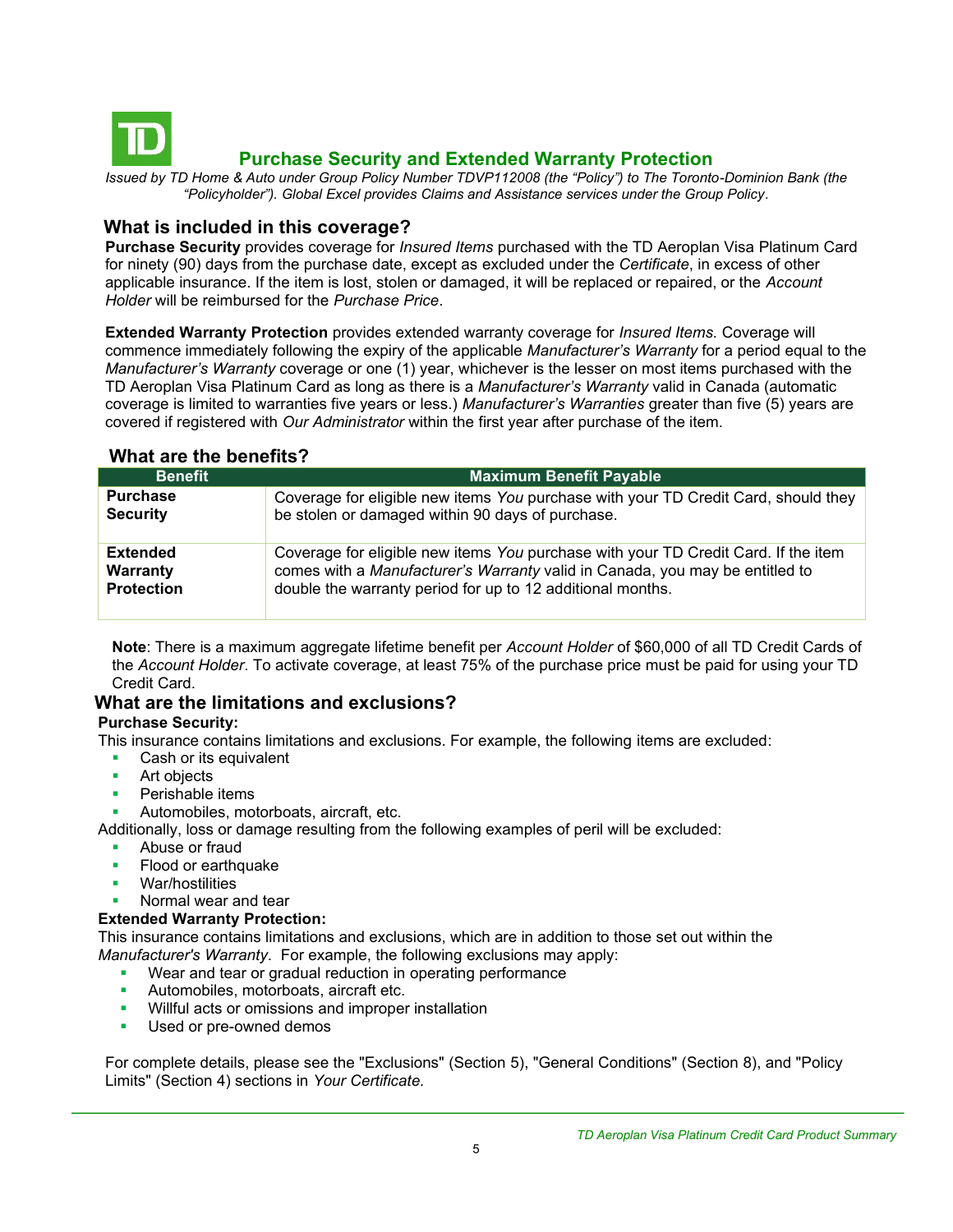<span id="page-5-0"></span>

# **CREDIT CARD INSURANCE SUMMARY Provided by American Bankers Insurance Company of Florida**



*Insurance Coverages provided with TD® Aeroplan® Visa\* Platinum Credit Card*

> *[Mobile Device Insurance](#page-5-0) [Hotel/Motel](#page-5-0) Burglary Insurance*

# **This Summary Contains Important Information**

**The Summary within is meant to provide an overview of the features and benefits of the insurance coverages ("Coverage") provided with your TD Aeroplan Visa Platinum Card.**

| <b>INSURER</b>                                                                                                                                                                                                                                        | <b>POLICYHOLDER / DISTRIBUTOR</b>                                                                                     |
|-------------------------------------------------------------------------------------------------------------------------------------------------------------------------------------------------------------------------------------------------------|-----------------------------------------------------------------------------------------------------------------------|
| ASSURANT <sup>®</sup><br>American Bankers Insurance Company of Florida*<br>*Carries on business in Canada under the trade name<br>Assurant <sup>®†</sup><br>5000 Yonge Street, Suite 2000<br><b>Toronto, Ontario M2N 7E9</b><br>Phone: 1-800-859-0694 | ID<br><b>The Toronto-Dominion Bank</b><br>P.O. Box 1 TD<br><b>Centre</b><br><b>Toronto, Ontario</b><br><b>M5K 1A2</b> |
| Client number of the insurer with the Autorité des marchés<br>financiers: 2000979997<br>Website of the Autorité des marchés financiers:<br>lautorite.gc.ca                                                                                            |                                                                                                                       |

### **Who qualifies for this Coverage?**

The primary cardholder of a TD Aeroplan Visa Platinum Card who is a natural person residing in Canada.

### **Who is insured under this Coverage?**

Cardholder ("you" and "your"): Primary cardholder and any additional cardholder who is also a natural person residing in Canada and to whom a TD Aeroplan Visa Platinum Card has been issued at the authorization of the primary cardholder.

In addition, for **Hotel/Motel Burglary Insurance:** When travelling with the cardholder, the spouse, dependent children, and parents residing with the cardholder are also insured.

## **What is the cost of this Coverage?**

Your TD Aeroplan Visa Platinum Card has an annual fee charged by your credit card provider. No additional fee will be charged for the insurance coverages provided with the TD Aeroplan Visa Platinum Card.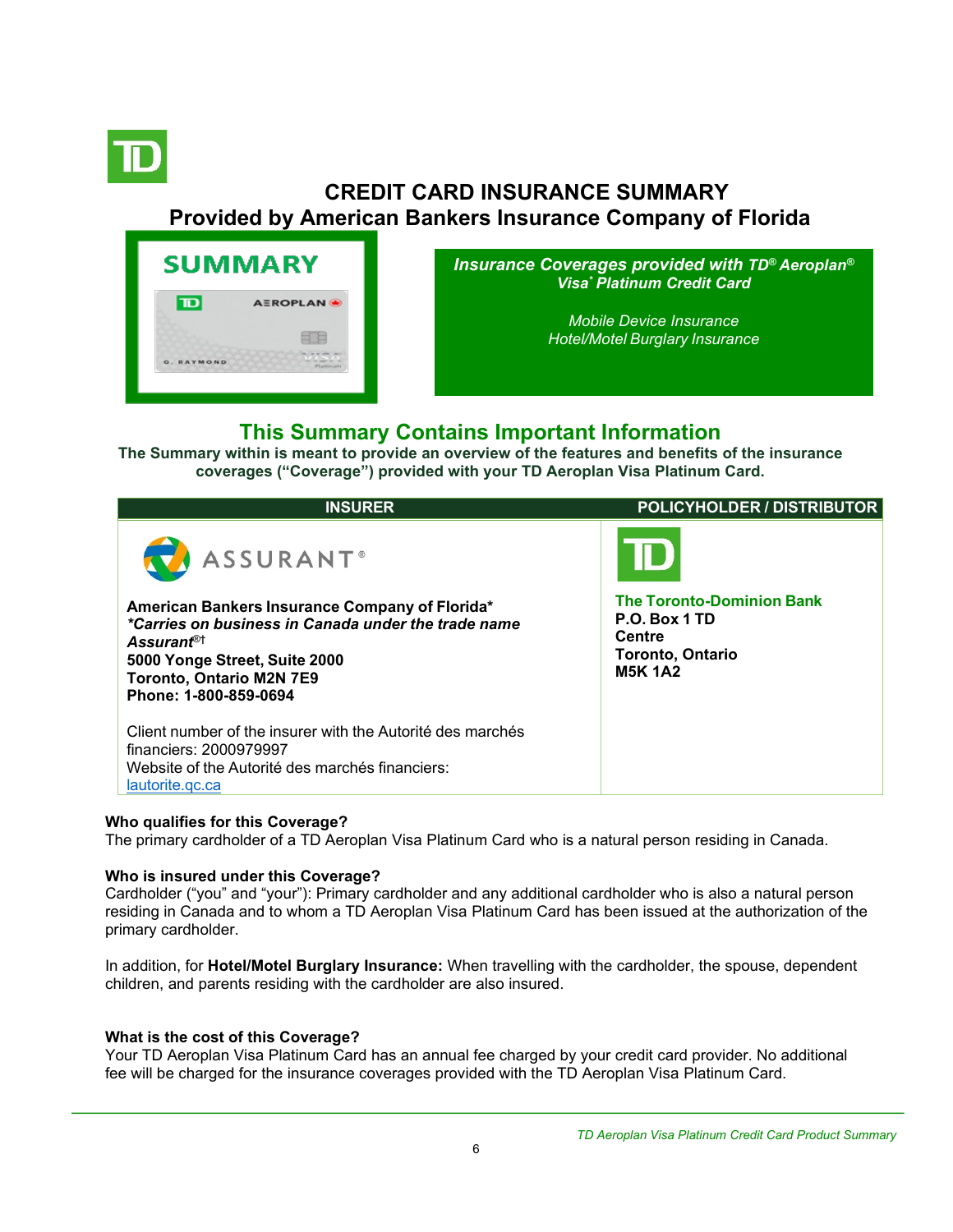### **What is this Coverage?**

This Coverage is a group insurance product covering losses arising from sudden and unforeseeable events (please see the certificates of insurance for full details):

|                                                                                             | <b>Eligibility</b>                                                                                                                                                                                                                                                                                                                                                                                                                                                                                                                                                                                                                                                                                                                 | <b>Benefits**</b>                                                                                                                                                                                                                                           | <b>Exclusions/Limitations</b>                                                                                                                                                                                                                                                                                                                                                                  |
|---------------------------------------------------------------------------------------------|------------------------------------------------------------------------------------------------------------------------------------------------------------------------------------------------------------------------------------------------------------------------------------------------------------------------------------------------------------------------------------------------------------------------------------------------------------------------------------------------------------------------------------------------------------------------------------------------------------------------------------------------------------------------------------------------------------------------------------|-------------------------------------------------------------------------------------------------------------------------------------------------------------------------------------------------------------------------------------------------------------|------------------------------------------------------------------------------------------------------------------------------------------------------------------------------------------------------------------------------------------------------------------------------------------------------------------------------------------------------------------------------------------------|
| <b>Mobile</b><br><b>Device</b><br><b>Insurance</b>                                          | When you purchase an eligible mobile<br>device anywhere in the world, you must:<br>(1) charge to your TD Aeroplan Visa Platinum<br>Card:<br>• at least 75% of the total cost of the<br>mobile device:<br>• any up-front costs and all monthly wireless<br>bill payments if funding a portion of the<br>total cost through a wireless plan; or<br>• all monthly wireless bill payments if<br>funding the total cost through a wireless<br>plan; and<br>during the coverage period:<br>(2)<br>(a) your mobile device is lost, stolen or<br>suffers mechanical breakdown or<br>accidental damage;<br>(a) you obtain the insurer's approval prior<br>to proceeding with any repair<br>services or replacement of the mobile<br>device. | Reimbursement<br>of lesser of:<br>(1) the repair cost<br>of the mobile<br>device; or<br>$(2)$ the<br>replacement<br>cost,<br>not exceeding the<br>depreciated value<br>of your mobile<br>device less the<br>applicable<br>deductible<br>Maximum:<br>\$1,000 | It does not cover:<br>• accessories<br>• batteries<br>· mobile devices<br>purchased for<br>resale, professional<br>or commercial use<br><b>Limit on number of</b><br>claims:<br>1 claim in any 12<br>$\bullet$<br>consecutive<br>month period<br>2 claims in any<br>48 consecutive<br>month period<br>No benefits if you<br>notify insurer after the<br>mobile device is fixed<br>or replaced. |
| <b>Hotel/Motel</b><br><b>Burglary</b><br><b>Insurance</b><br>(in Canada<br>and USA<br>only) | When you make a reservation in a<br>hotel/motel, you must:<br>(1) charge at least 75% of total cost of the<br>hotel/motel room to your TD Aeroplan<br>Visa Platinum Card and/or use your<br>Aeroplan Points; and<br>during the coverage period:<br>(2)<br>(a) the personal property of an insured<br>person is stolen from a hotel/motel<br>room where there is evidence of<br>forceful entry;<br>(a) the police or authorities having<br>jurisdiction are notified<br>immediately.                                                                                                                                                                                                                                                | Reimbursement<br>cost of most items<br>of personal<br>property<br>Maximum:<br>\$2,500 per<br>occurrence for all<br>insured persons                                                                                                                          | It does not cover:<br>• theft occurring in<br>a privately-owned<br>residence offered<br>for rental though<br>an online service<br>items such as<br>$\bullet$<br>cash, travellers<br>cheques, tickets<br>or any other<br>documents.                                                                                                                                                             |

*\*\*Benefits are in excess of all other applicable valid insurance, indemnity, warranty, protection and any other reimbursement plans under which you are covered.*

### **How can I submit a claim?**

Immediately after a loss or an occurrence, which may lead to a covered claim under the Coverage, notify the insurer. You will then be sent a claim form.

Benefits will be paid upon receipt of full written proof of loss, provided notice of loss is given no later than 90 days from the date of loss and full proof of loss is delivered no later than one year after the date of loss. If your claim is denied, you have three years to go to court.